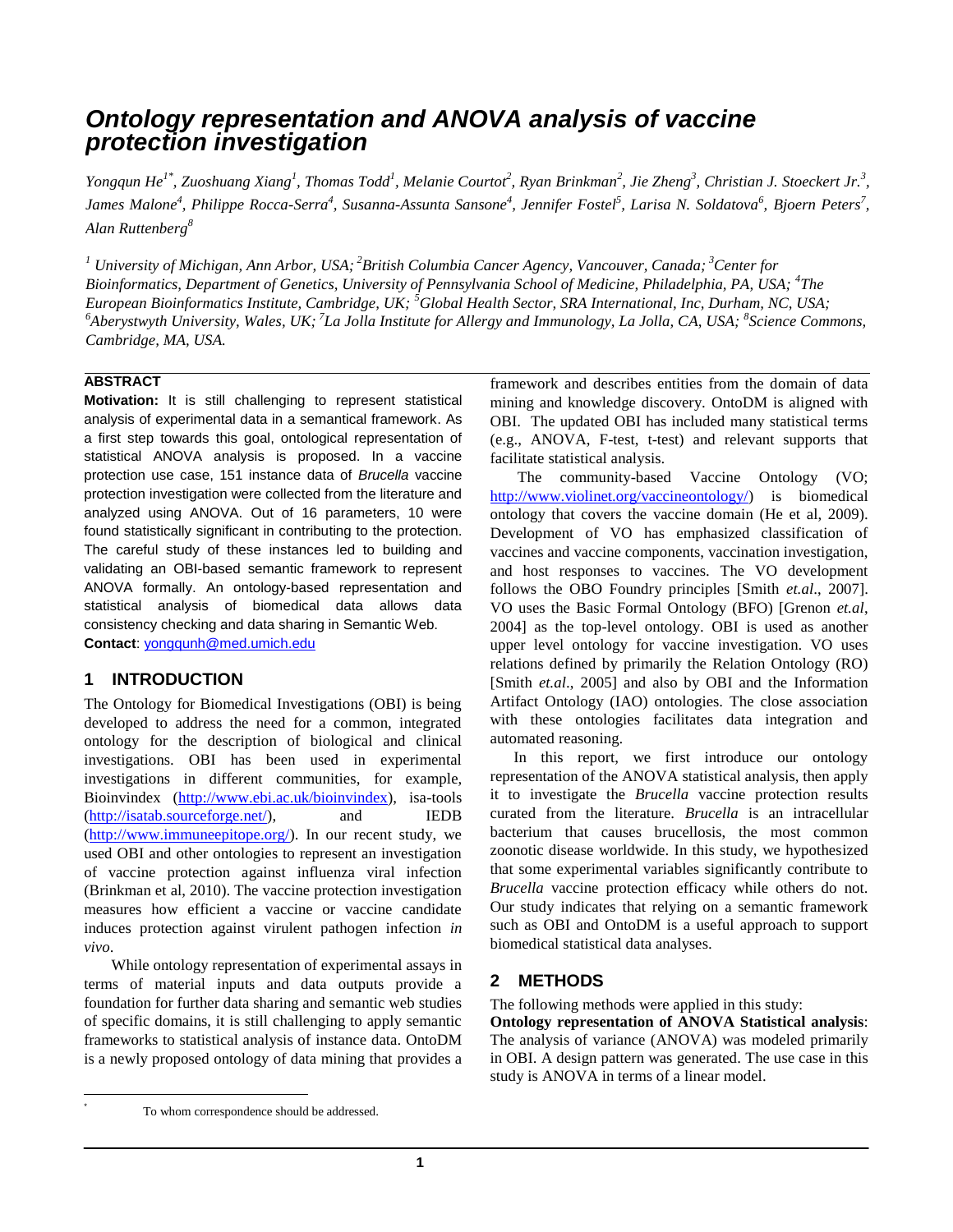**Ontology-based representation of vaccine protection investigation:** All variables in this use case are represented using different ontologies as needed. The main ontologies used include VO, OBI, and IAO.

**Literature curation of individual** *Brucella* **vaccine protection data:** Peer-reviewed *Brucella* vaccine protection research papers were obtained from PubMed search. These papers were manually curated to identify variables and extract values taken by these variables potentially important for vaccine protection efficacy investigation. The data were stored in an OWL file.

**Ontology-based ANOVA analysis of** *Brucella* **vaccine protection results:** ANOVA was applied to study the *Brucella* vaccine protection investigation instance data. The results were also represented in ontology.

### **3 RESULTS**

We will first introduce how ANOVA is modeled in OBI. The ontology representation of vaccine protection investigation using VO and OBI is then described. Using literature curated data, we will last introduce how the vaccine protection results are analyzed by ANOVA and modeled using ontology.

#### **3.1 Ontology design pattern of ANOVA data analysis**

The analysis of variance (ANOVA) provides a statistical test of whether or not the means of several groups are all equal. In statistics, ANOVA includes a collection of statistical models (e.g., linear models), and their associated procedures, in which the observed variance is partitioned into components due to different explanatory variables. The ontology-based ANOVA data analysis design pattern is illustrated in Fig. 1. *ANOVA* is a subclass of *data transformation* process in OBI. F-test is part of ANOVA process. ANOVA has specified input of data item. The individual data items come from two sources. The data items are possibly the output of individual processes (e.g., CFU reduction assay). Alternatively, a data item can be an output of a *discretization process* that descretizes nonmeasurable data (e.g., mouse age) into categorized measurement data (e.g., 1 for young mouse, 2 for middleaged mouse, and 3 for old mouse). One approach to obtain the data items necessary for ANOVA analysis is through *data item extraction from journal article* (IAO\_0000443). In this case, the input is journal article, and the output is data. The ANOVA output is a *p-value data set*, which includes a set of p-value results for an independent variable data set that is predefined.

 *ANOVA* is concretization of *ANOVA protocol*. The ANOVA protocol includes a predictive model that specifies a testable hypothesis model (Fig. 1).



Fig. 1. Representation of ANOVA analysis process.

#### **3.2 Ontology representation of** *Brucella* **vaccine protection investigation**

A *vaccine protection investigation* includes three processes (or steps): *vaccination*, *pathogen challenge*, and *vaccine protection efficacy assessment*. For those pathogens that kill a model animal (e.g., mouse), survival assessment is used for assessing vaccine protection efficacy (Brinkman et al, 2010). Since virulent *Brucella* does not kill mice, the survival of pathogen challenged mice is not a useful method to assess *Brucella* vaccine efficacy. Instead, a colony forming unit (CFU) reduction assay is used to determine the difference of live bacterial recovery from vaccinated mice and non-vaccinated mice (Schurig et al., 1991).

 To prove vaccine protection efficacy, a vaccine protection investigation using a specific animal model is often required. In this process, many variables may affect the outcomes. We summarized 17 variables that are described in typical vaccine protection studies. The ontology terms of these 17 variables are summarized in Table 1.

 As an example of this *Brucella* vaccine protection investigation, *Brucella abortus* cattle vaccine RB51 was used in a typical vaccine protection study as reported in reference (Schurig et al., 1991). In this typical mouse experiment, live RB51 (1 x  $10^8$  CFU) was used to vaccinate Balb/C mice, and the mice were challenged with *B. abortus* strain 2308 (1 x  $10<sup>5</sup>$  CFU) 8 weeks later. CFU reduction in mouse spleen was then counted to determine the vaccine protection. An ontology representation of this example is shown in Fig. 2.

 The experimental hypothesis is "Some experimental variables statistically significantly contribute to *Brucella* vaccine protection efficacy". This hypothesis can be laid out as an instance of the *hypothesis entity text*.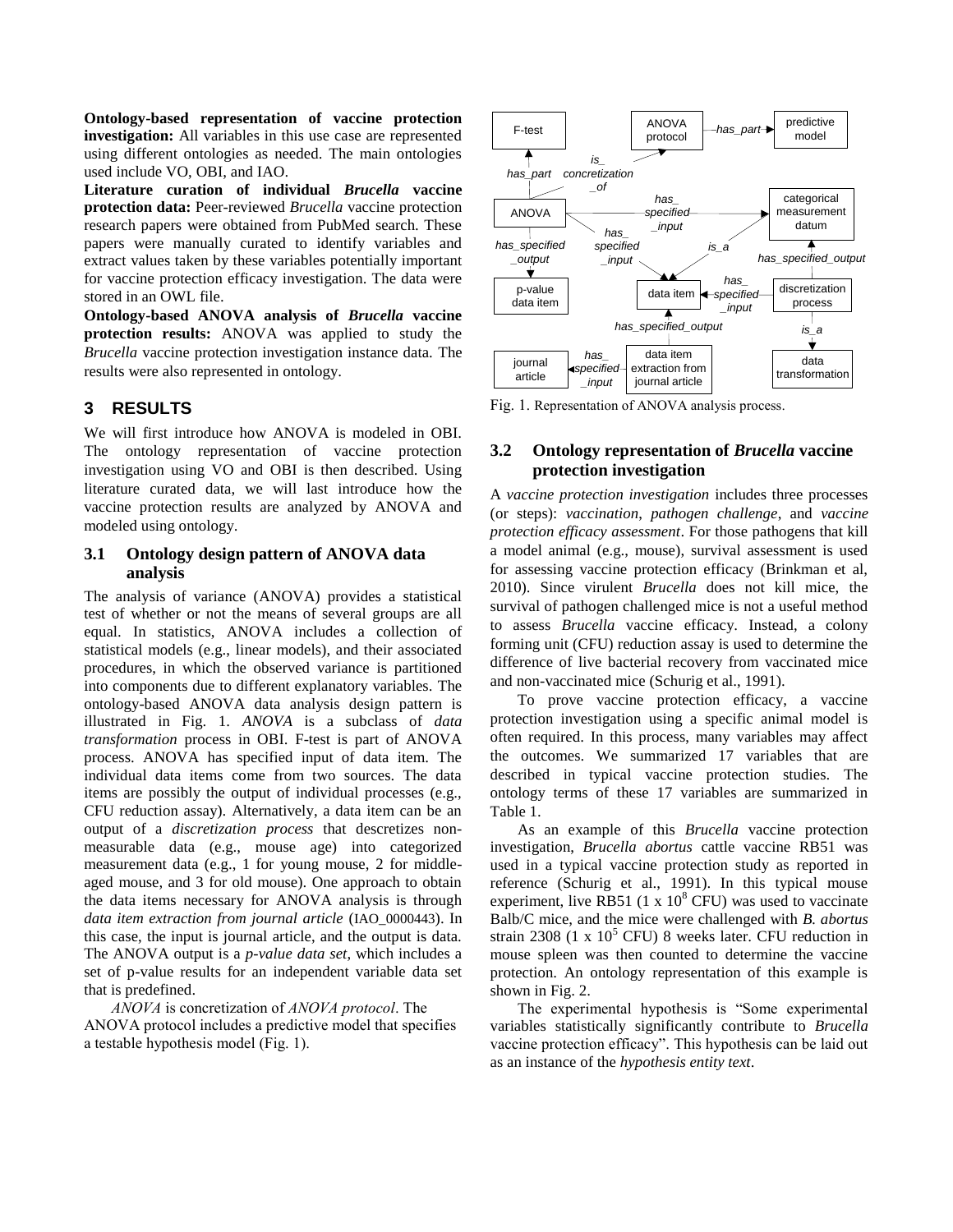| #  | <b>Classes / ANOVA variables</b> | Sources & term IDs |
|----|----------------------------------|--------------------|
|    | vaccine protection efficacy      | VO: VO 0000456     |
| 2  | vaccine strain                   | VO: VO 0001180     |
| 3  | vaccine viability                | VO: VO_0001139     |
| 4  | vaccine protective antigen       | VO: VO_0000457     |
| 5  | mutated gene in vaccine strain   | VO: VO_0001195     |
| 6  | vaccination mouse strain         | VO: VO 0001189     |
| 7  | vaccination dose specification   | VO: VO_0001160     |
| 8  | pathogen strain for challenge    | VO: VO 0001194     |
| 9  | pathogen challenge (subclass)    | OBI: OBI 0000712   |
| 10 | CFU per volume                   | UO: UO 0000212     |
| 11 | CFU reduction                    | VO: VO_0001164     |
| 12 | IL-12 vaccine adjuvant           | VO: VO_0001147     |
| 13 | biological sex                   | PATO: PATO_0000047 |
| 14 | vaccination (subclass)           | VO: VO 0000002     |
| 15 | animal age at vaccination        | VO: VO 0000897     |
| 16 | vaccination-challenge interval   | VO: VO_0001191     |
| 17 | challenge dose specification     | VO: VO 0001161     |

**Table 1.** Ontology terms for 17 variables in this use case.

Note: The first variable is dependent variable, and the others are independent variables. The last six variables did not contribute to the vaccine protection (p-value  $< 0.05$ ).

#### **3.3 ANOVA analysis of** *Brucella* **vaccine protection results from literature curation**

*Brucella* vaccine research is an active research area with more than 1,000 peer-reviewed papers stored in PubMed. To determine which variables play significant roles in changing the *Brucella* vaccine protection efficacy, more than 40 papers were manually curated to get instance data that correspond to these variables. In total, 151 instance data were collected from the literature. In this study, we only focused on mice as the animal model. Different mouse strains were analyzed in our use case investigation. Each instance of vaccine protection investigation has individual values for all 17 variables (Table 1).

 To analyze which variables contribute to the vaccine protection, the significance of vaccine protection (three values: no protection, protection, enhanced protection) is set as a dependent variable, and the other 16 variables are independent variables. An ANOVA analysis was performed and indicated that six variables do not statistically significantly contribute to the protection (p-value  $> 0.05$ ). These six variables include IL-12 vaccine adjuvant, mouse sex, vaccination route, mouse age at vaccination, vaccination-challenge interval, and challenge dose. The other 10 parameters statistically significantly contribute to the vaccine protection (p-value  $< 0.05$ ).

The predictive model is "Protection Significance  $\sim$ ." indicating we are testing how each other variable affects the protection significance. This linear model representation can be understood and processed by statistical software programs such as R programming.

 This use case was used to derive an instance level representation based on the formal semantic representation of ANOVA analysis (Fig. 1 and 2, Table 1). Specifically, to represent this use case ANOVA data analysis using ontology, we defined a "vaccine protection ANOVA" (VO\_0000572) under "ANOVA". This ANOVA has vaccine protection efficacy as dependent variable and 16 other independent variables (Table 1). All values for individual variables were obtained from literature curation. A hypothesis was also generated as an instance of the 'hypothesis textual entity'. The 151 instance data of this use case study was represented in OWL format. Each set of instance data is defined under an instance of "*vaccine protection investigation*". The ANOVA output is a p-value data set that corresponds to a list of p-values for different independent variables.

### **DISCUSSION**

The advantage of ontology-based statistical analysis is that the results can be potentially shared and used worldwide through semantic explicit representation. Also, ontology based approach facilitates data consistency checking. For a specific variable (e.g., vaccine strain) from a biomedical investigation, specific instances are generated and match to the variable (e.g., RB51 as an instance of vaccine strain). In our use case, many subclasses also act as instances for parent class variables. For example, RB51 is a subclass of vaccine strain. If a vaccine strain instance does not belong to a vaccine strain, it indicates the data is not right. Existing OWL reasoners, *e.g.*, Pellet [\(http://clarkparsia.com/pellet\)](http://clarkparsia.com/pellet) and FACT++ [\(http://owl.man.ac.uk/factplusplus/\)](http://owl.man.ac.uk/factplusplus/), can be effectively leveraged to detect inconsistencies in statistical analysis representation.

 There are still many challenges in modeling statistical analyses using ontology. For example, there is no consistent representation of null hypothesis in statistical analysis yet. However, the example we described in this report provides a first demonstration that it is feasible and provides more powerful features than traditional statistical analysis without ontology and semantic support. However, ANOVA has been chosen in the first place, as it is such an important tool in life science. ANOVA is a special case of linear model analysis, so experience gained from applying formal semantics to ANOVA could be beneficial for some more advanced representation of such linear models.

 Besides the null hypothesis generation using ontology, we also plan to generate different types of ANOVA (*e.g.*, one-way ANOVA and factorial ANOVA) and different models (*e.g.*, linear model and randomization-based model) in OBI. Many free and commercial software packages supporting ANOVA are available in the Software Ontology [\(www.ebi.ac.uk/efo/swo\)](http://www.ebi.ac.uk/efo/swo). It is desired to include the ANOVA software programs as part of the proposed ontology. OBI inherently provides provenance and therefore linkage to an external provenance ontology is not required.

 Ontology representation of vaccine protection study provides an advanced approach to represent and mine